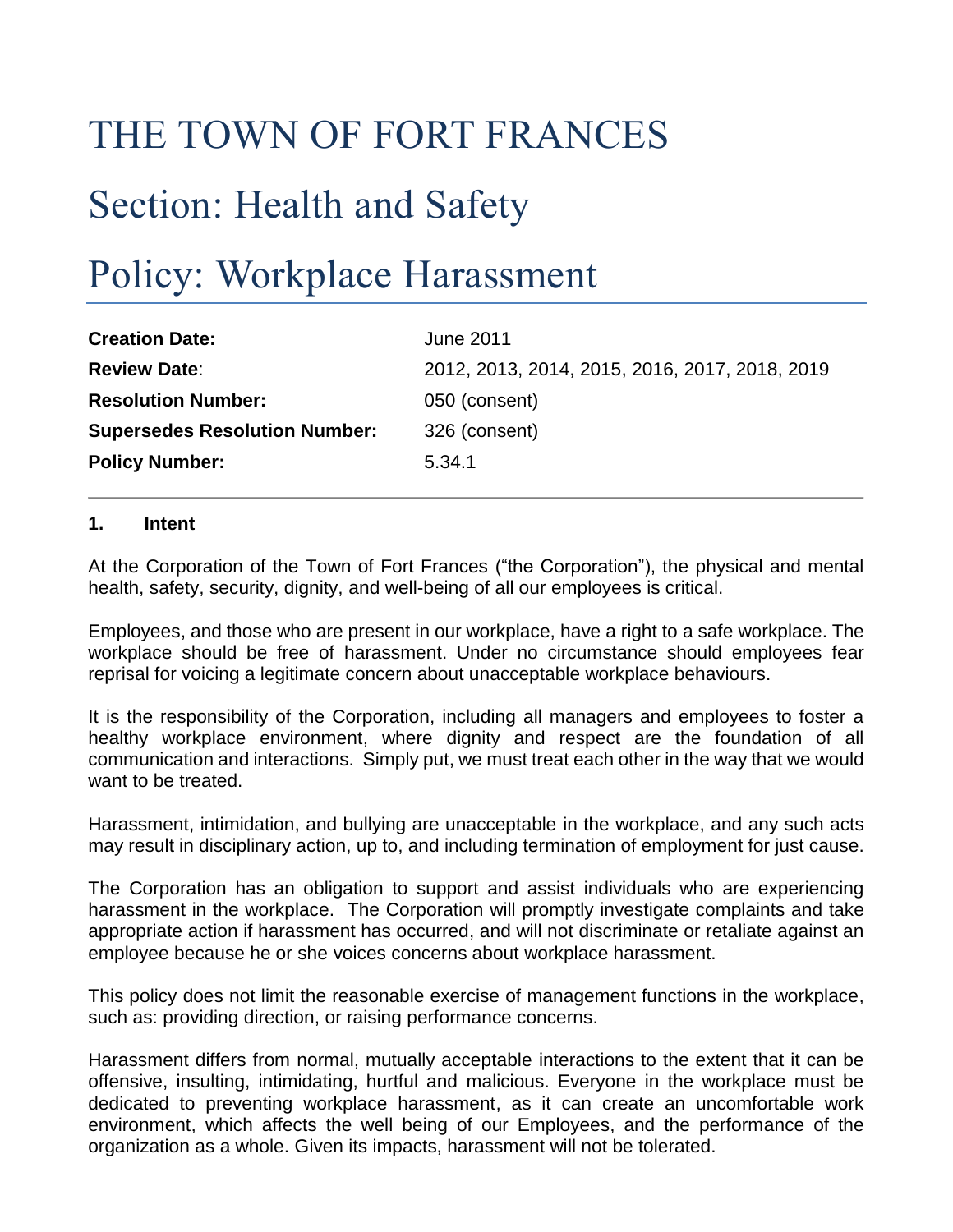#### **2. Scope**

All employees have the right to be treated with dignity and respect. Protection from negative, aggressive, and inappropriate behaviours extends to management, colleagues, subordinates, clients, customers and other business contacts and expands beyond the place of work to offsite and work-related social events.

As such, this policy applies to all employees, management, elected officials, and members of boards and committees, referred to as "staff" and/or "employees".

The workplace is not confined to the offices and buildings of the Corporation. It also includes washrooms, locker rooms, worksites, vehicles and equipment, and any other location where the business of the Corporation is conducted.

At law, bullying and/or harassment that occurs outside of the workplace but which relates to the workplace may be included in the scope of workplace harassment.

#### **3. Definitions**

The terms defined below are referred to in this policy as "unacceptable workplace behaviour":

#### Workplace Harassment:

Workplace harassment is defined as a course of vexatious comment or conduct against a worker in a workplace, that is known or ought reasonably to be known to be unwelcome.

#### Sexual Harassment:

Any unsolicited, unwelcome, disrespectful, or offensive behaviour that has an underlying sexual connotation and can be typified as:

- Behaviour that is hostile in nature, or intends to degrade an individual based on personal attributes, including: gender, sexual orientation, gender identity, gender expression, or any other relevant protected ground under human rights legislation.
- Sexual solicitation or advance made by a person in a position to confer, grant, or deny a benefit or advancement to the person, where the person making the solicitation or advance knows or ought reasonably to know that it is unwelcome;
- Reprisal or a threat of reprisal for the rejection of a sexual solicitation or advance where the reprisal is made or threatened by a person in a position to confer, grant, or deny a benefit or advancement to the person.
- Unwelcome remarks, jokes, innuendos, propositions, or taunting about a person's body, attire, sex or sexual orientation, gender expression, or gender identity, or religion;
- Suggestive or offensive remarks;
- Bragging about sexual prowess;
- Offensive jokes or comments of a sexual nature about an employee;
- Unwelcome language related to gender;
- **E** Displaying of pornographic or sexist pictures or materials;
- Leering (suggestive persistent staring);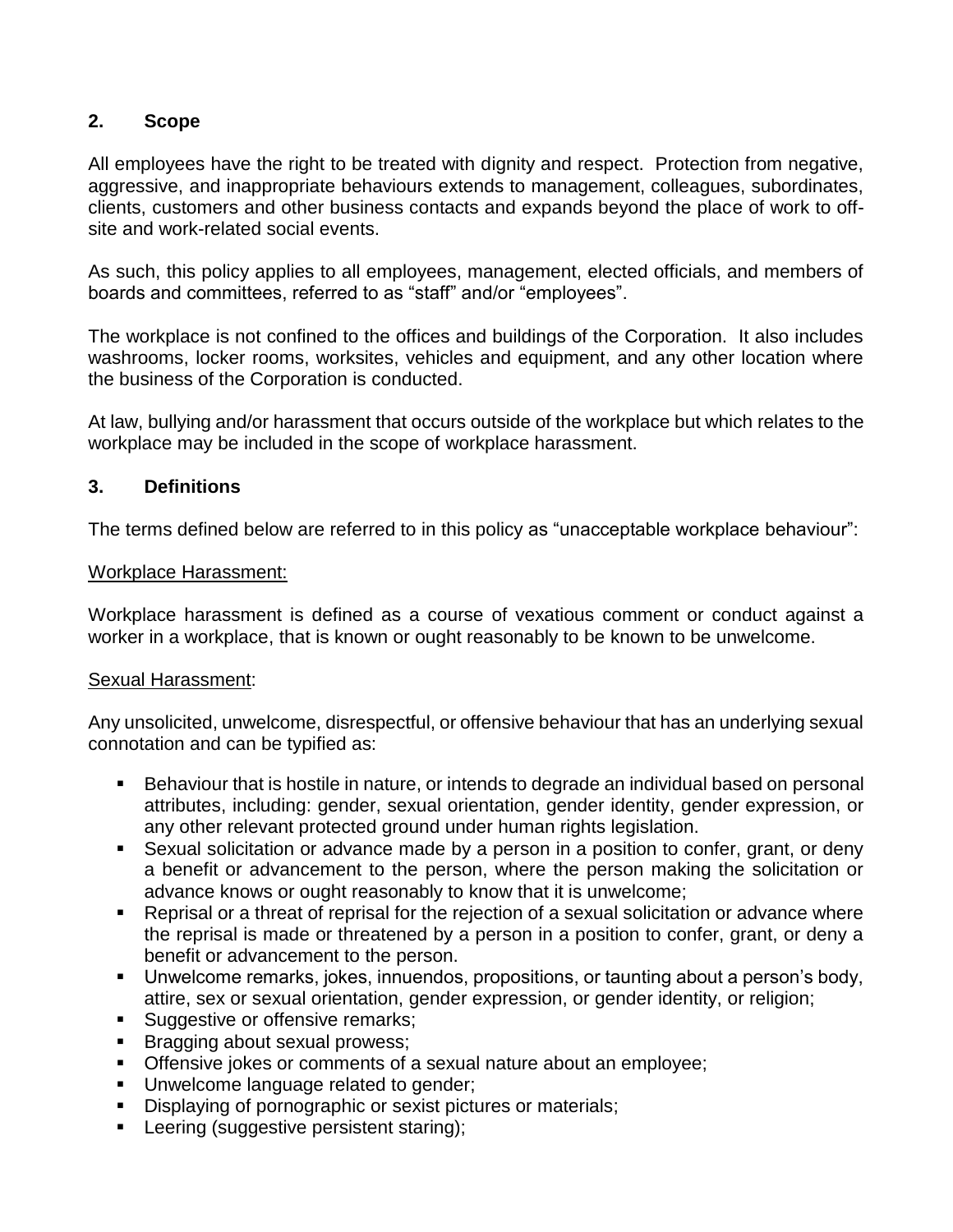- Physical contact such as touching, patting, or pinching, with an underlying sexual connotation;
- Sexual assault;
- Any actions that create a hostile, intimidating, or offensive workplace, which may include physical, verbal, written, graphic, or electronic means;

#### Bullying:

Bullying includes unwelcome behaviours such as malicious actions and/or omissions toward one or more individuals, which a reasonable person would perceive as unwelcome. These can negatively impact our emotional wellbeing and may cause an individual to feel hurt, embarrassed, incompetent, disrespected, and/or devalued. This can lead to damaging consequences for the victim, the observers, our clients, and the organization.

Unwelcome behaviours may include subtle and/or overt acts of hostility or aggression and may include instances of both omission and/or commission. This may include:

- Gossiping or spreading rumours
- Talking down to others
- Verbally berating others
- Using a harsh tone of voice
- Acting in a way that seems "out to get" others
- Blaming others for things out of their control
- Making or implying threats regarding one's job security
- Excessive shouting
- Repeated emotional outbursts
- Using overt or subtle intimidation tactics
- Using degrading remarks or tone of voice
- Criticizing or talking down to others in front of a group
- Using condescending and/or demeaning body language
- Social exclusion or ostracism
- Ignoring others or giving "silent treatment"
- **EXECT** Intentionally excluding others from conversations and/or work activities
- **E** Differential treatment (treating some less favorably than others)
- Undermining another's work by assigning impossible deadlines or workloads
- Excessive monitoring of work or unnecessary micromanagement
- Withholding pertinent work-related information
- Undermining the work of a co-worker or subordinate in an undue manner
- Not providing sufficient information to discharge one's duties effectively

## **4. General Guidelines**

The Corporation not tolerate harassment in the workplace, and will make ongoing efforts to identify such hazards and take appropriate action through policies and procedures.

Our goal is to foster a friendly, professional, and satisfying working environment for all employees, as per our legal obligations to prevent workplace harassment.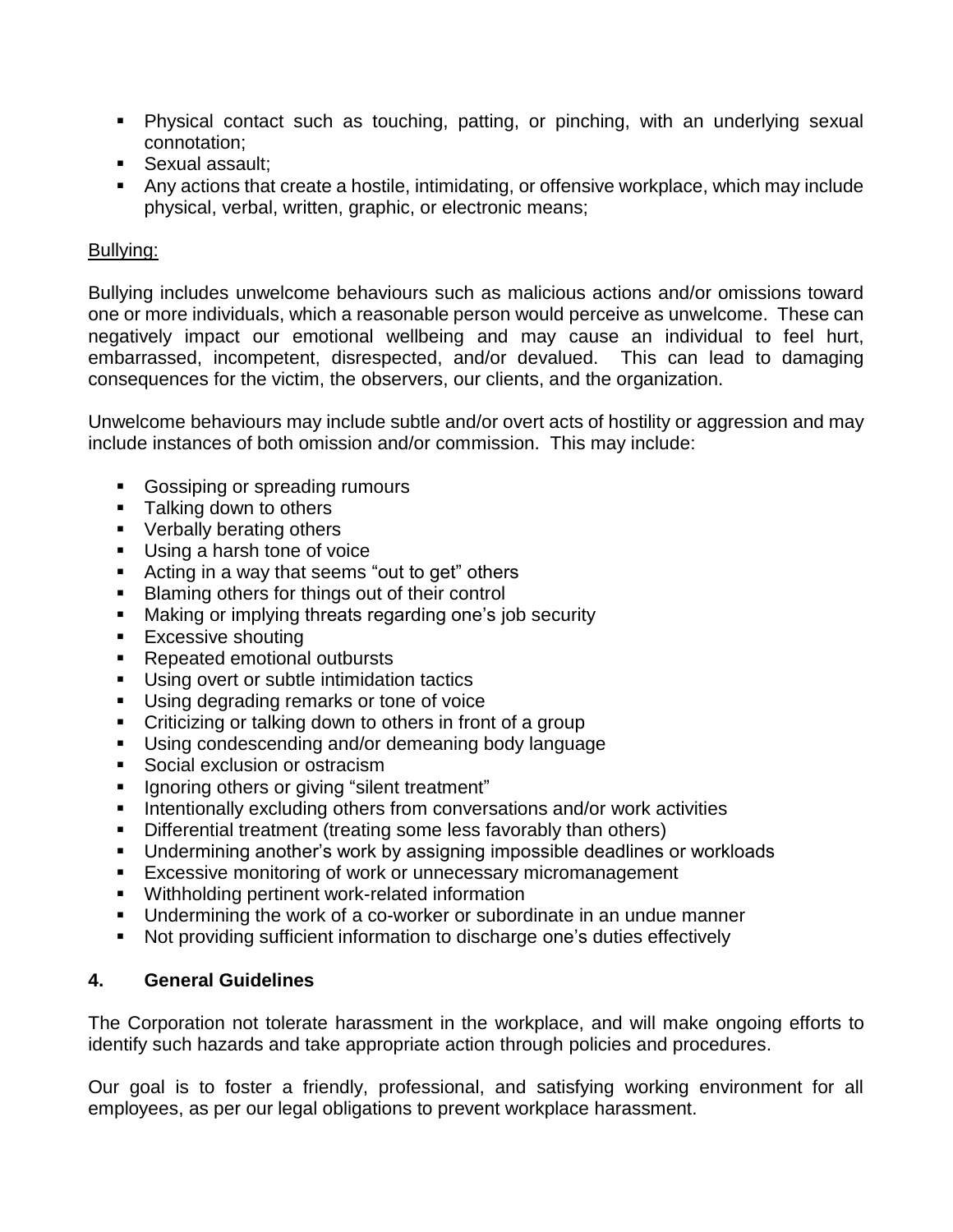Properly discharged supervisory duties, including disciplinary action, are not harassment. Conduct by a supervisor which does not interfere with the respect for the dignity of employees is not considered harassment.

All employees are encouraged to contact their supervisor, division manager, or human resources with any concerns about workplace harassment. Any concerns will be handled with strict confidentiality.

Employees are required to take the following steps when confronted with harassment in the workplace:

### **1. Asserting Yourself**

If safe to do so, an employee must inform the harasser that his or her behaviour is unwelcome. An individual (although he or she should know better) may not realize that he or she is being offensive. A simple chat may resolve the problem. If the person refuses to co-operate, remind him or her that such behaviour is against Corporation policy.

#### **2. Documenting the Facts**

Document your observations, such as when the behaviours started; including dates, times, locations, witnesses, details of what happened, threats made (or implied), your response, and any reprisal.

#### **3. Filing a Complaint**

If the harassment continues, or is severe in nature, first report the issue to your supervisor. Where the respondent is your immediate supervisor, you may report the issue to their supervisor and/or Human Resources Manager. Under no circumstances shall anyone identified as a respondent in a complaint participate in conducting the investigation.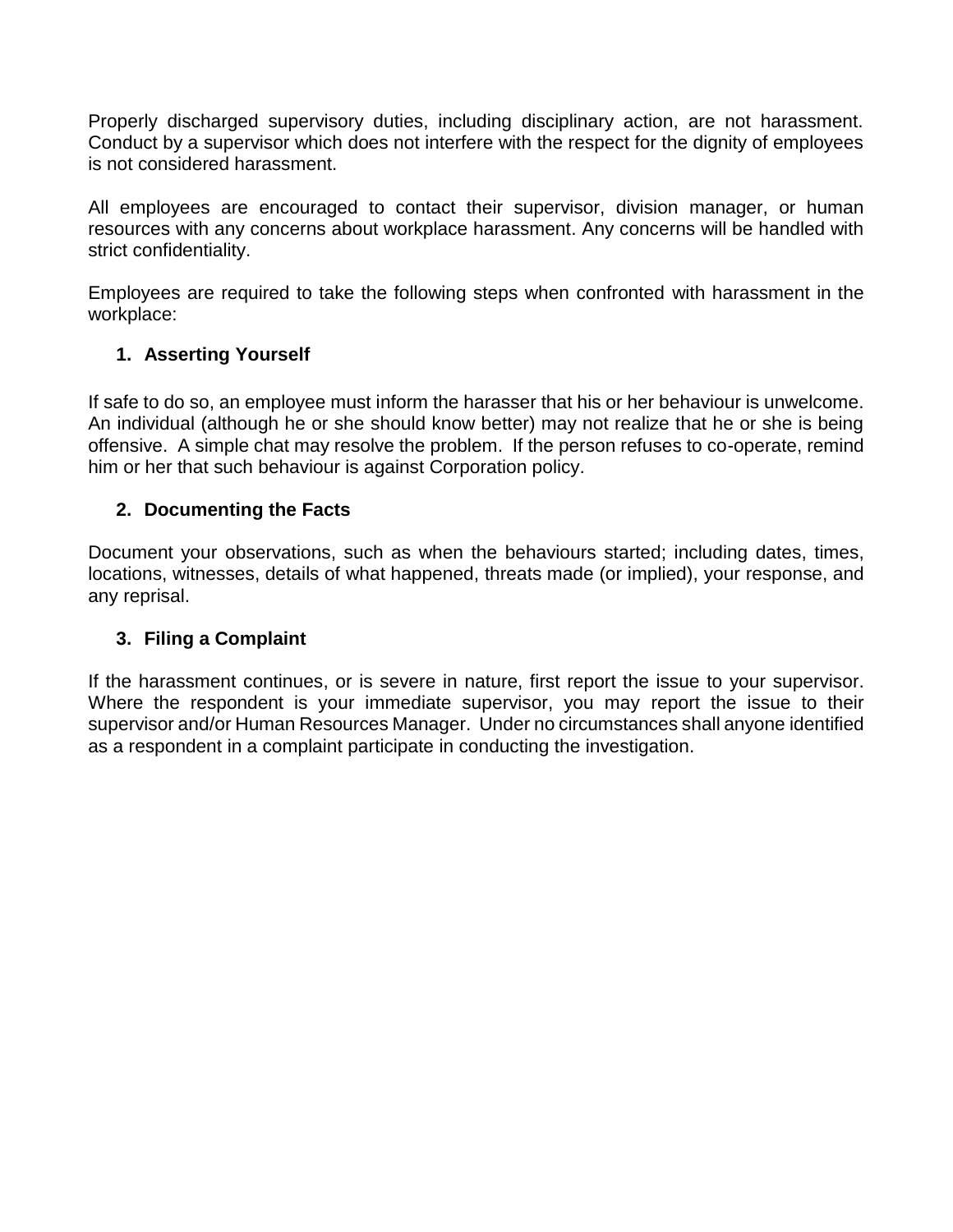### **4. The Investigation**

The supervisor of each department is responsible for ensuring a workplace free of bullying and harassment.

Upon becoming aware of such issues, the supervisor and/or division manager will inform human resources and will promptly investigate the matter with the support of Human Resources.

The investigation will include interviewing the following: the complainant, the respondent, and any other persons or witnesses who may have relevant information. Union members have the right to have a union representative present for their interview. Information received will be kept in strict confidence and will be documented as part of the record.

#### **5. Resolution of complaint**

If there is evidence of bullying or harassment on a balance of probabilities, it will result in disciplinary action and steps will be taken to prevent any further issues in the workplace. In the interest of privacy, such action will not be communicated to the complainant.

If there is no evidence of bullying or harassment on a balance of probabilities, it will not result in disciplinary action.

When there is evidence of a false allegation being made against a respondent, disciplinary action may be taken against the complainant.

## **6. Policy Expectations**

#### Management Responsibility:

Management and others in positions of authority are held to a higher standard in ensuring that healthy and appropriate behaviours are being modelled, and that concerns are addressed effectively and in a timely manner. In addition to the expectations of employees listed in this policy, management must:

- Treat everyone in the workplace with dignity and respect
- Maintain a workplace free from and harassment
- Be familiar with the requirements of this policy and relevant procedures
- Take complaints seriously and follow-up appropriately
- Maintain confidentiality to the greatest extent possible
- Be aware of the signs of workplace bullying and/or harassment
- Intervene on behalf of others in the workplace
- Refer victims of harassment to appropriate resources, as required
- Comply and co-operate with the requirements of an investigation
- Provide good examples by treating all employees with courtesy and respect
- Promote awareness of the policy and complaint procedures
- Be aware and observant of the signs of unacceptable behaviours
- Act to resolve inappropriate behaviours before they escalate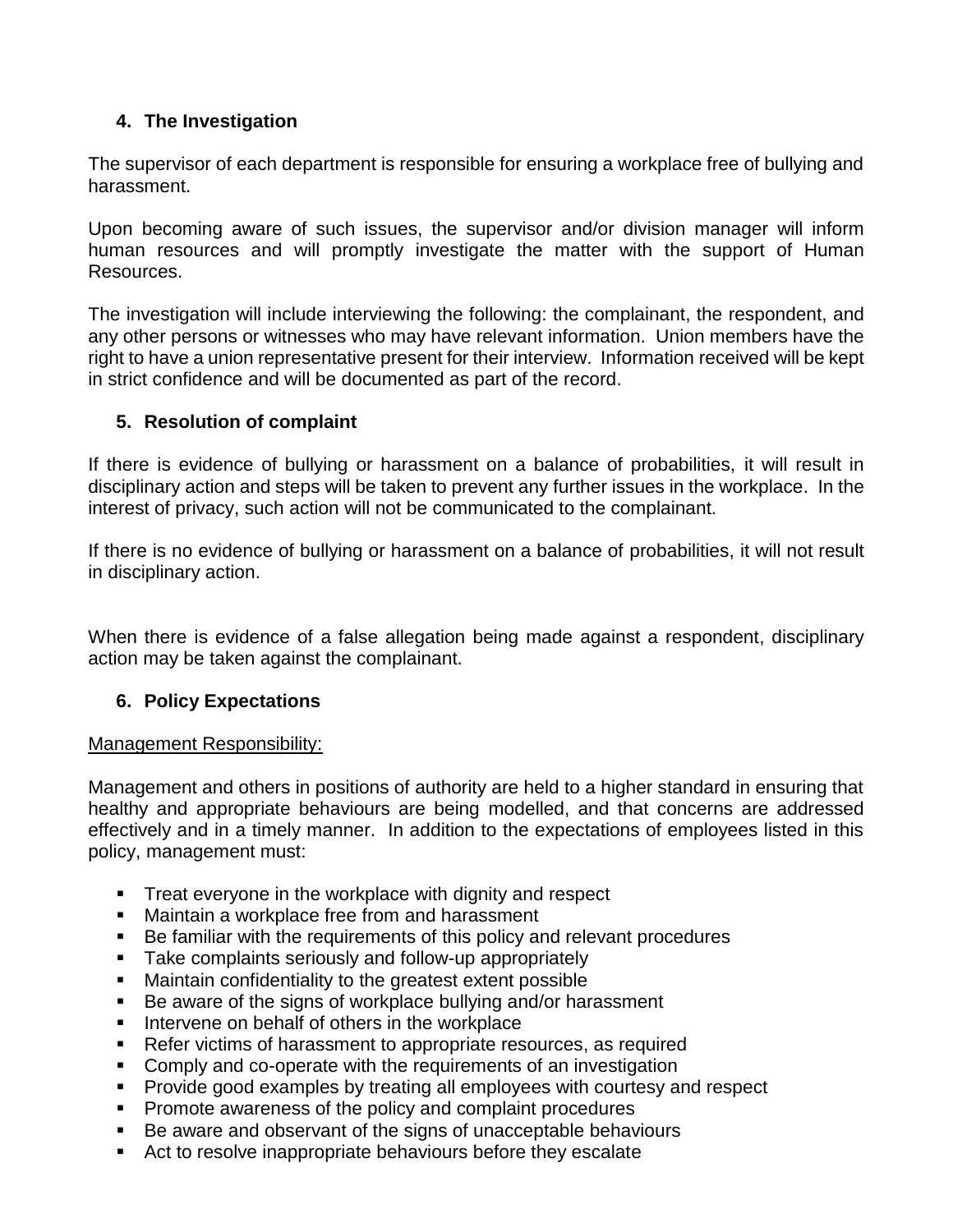- Deal sensitively with employees involved in a complaint
- Explain the procedures to be followed if a complaint of inappropriate behaviour is made
- Ensure that an employee making a complaint is not reprised against for doing so
- Monitor and follow up the situation after a complaint is made to prevent recurrence

#### Employee Responsibility:

Employees are expected to participate in the achieving a work environment that is free of bullying, harassment, incivility, and hostility. Employees are often aware of issues that management may not be, and along with complying with our policy requirements, they must:

- Treat everyone in the workplace with dignity and respect
- Support and contribute to a workplace free of these unacceptable behaviours
- Report in a timely manner these unacceptable behaviours upon witnessing them
- Modify their own behaviour upon becoming aware that it may be unacceptable
- Comply with the requirements of the investigation of unacceptable behaviours
- Understand that unacceptable behaviours will be dealt with through appropriate disciplinary action

#### **7. Complaint & Investigative Procedures**

The first step in establishing that an individual's behaviour in the workplace is unacceptable, is to advise them that their behaviour is unwelcome. This may be enough to resolve the issue, but in any case, documenting these interactions is critical; even if the problem appears to have been resolved.

Issues that remain unresolved after informing the individual that their behaviour is unwelcome must be reported to the employee's supervisor, division manager, or to Human Resources in a timely manner.

In some cases, the unwelcome behaviour may be severe in nature, or the individual involved may not feel safe in addressing the behaviour. In these cases, the individual involved may report the issue directly to their supervisor, or if their supervisor is the offending party, then to their division manager, or Human Resources

At law, there is no longer a need for an employee to complete and submit a written complaint form to trigger an employer's duty to enquire. Simply becoming aware of conduct that a reasonable person would perceive as unwelcome may trigger the duty to enquire or investigate.

The investigation process will include:

- A thorough investigation of allegations of unacceptable behaviours
- Documentation from all parties involved in the complaint
- Resolution in a timely manner

Resolution of a concern or complaint may include a variety of outcomes, depending upon the findings of an investigation of a complaint. These will include, but may not be limited to:

■ Retraining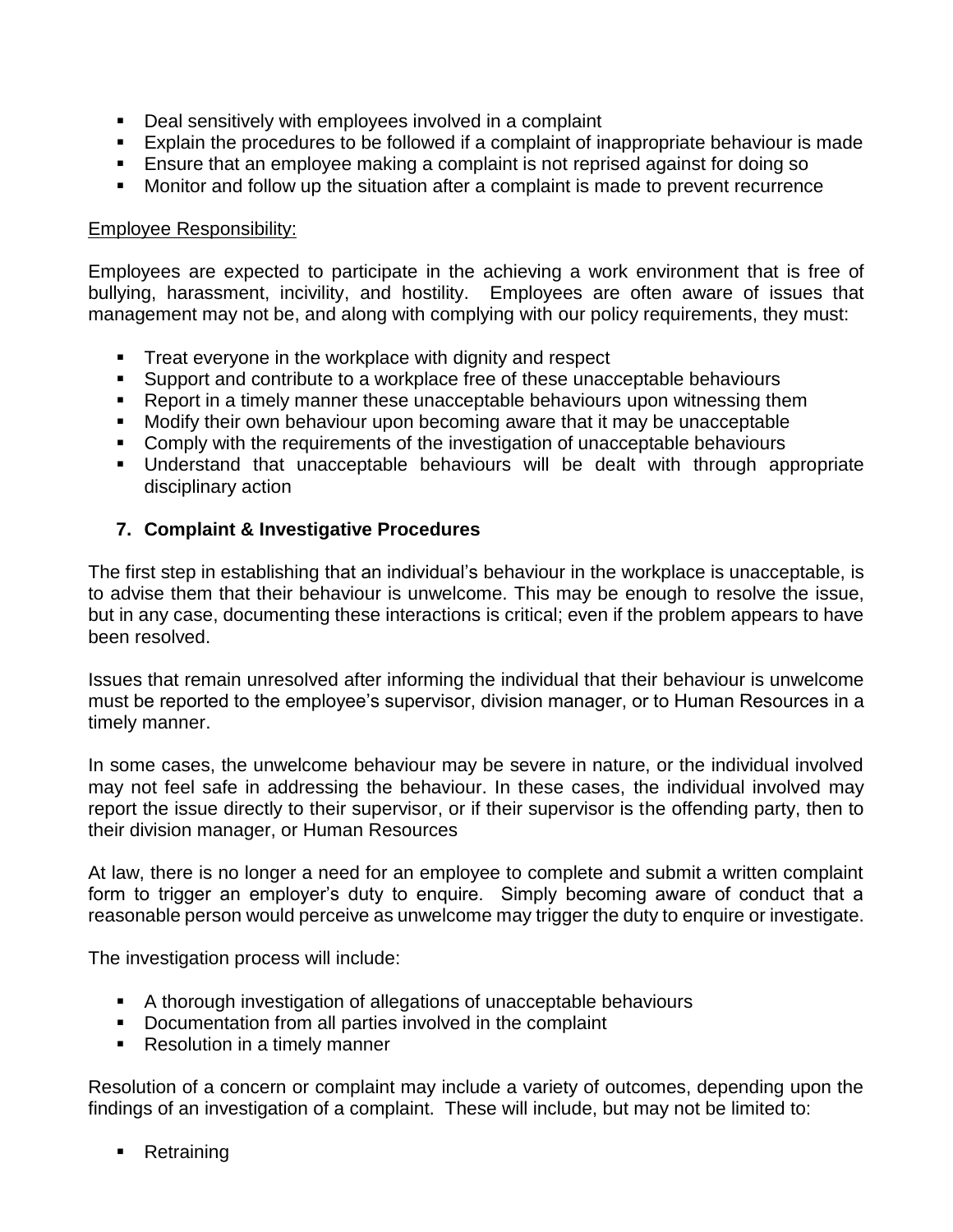- Progressive discipline
- Transfer of employees
- Termination of employment

Any employee or manager seeking to file a complaint should take care to ensure the complaint is confined to and consists of precise details of each incident of such behaviours, including:

- Dates
- Times
- Locations
- Witnesses
- Frequency of occurrence

Within this procedure, the term "complainant" refers to the victim of the alleged unacceptable behaviour, who has raised their concerns with management. A complainant can also refer to another individual, such as a witness or a concerned colleague, who raises a concern on behalf of the victim. In this context, the "Respondent" refers to the person who has been alleged of committing and/or enabling unacceptable behaviours in the workplace.

Unacceptable workplace behaviour must be brought to the attention of management and will be documented accordingly. The respondent of such complaints will be notified in writing by the Corporation that an allegation has been made against them, and of the steps which will follow. Respondents are presumed to be innocent of allegations at this stage.

## **A. Obligations of Complainant**

- 1. To clearly inform the respondent that their behaviour is unwelcome
- 2. Where appropriate, to inform their supervisor, division manager, or Human Resources of their concerns
- 3. To document dates, times and the names of any witnesses, as well as any attempt to resolve the situation
- 4. To preserve anything which could be used as evidence to substantiate a complaint or concern
- 5. To comply with the requirements of the investigation

## **B. Obligations of Respondent**

- 1. To preserve anything which could used as evidence to substantiate a complaint or concern
- 2. To comply with the requirements of the investigation
- 3. To not react with hostility or reprisal toward a complainant

## **C. Obligations of Human Resources**

- 1. To educate employees and supervisors on unacceptable workplace behaviours
- 2. To assist, participate in, and lead investigations involving such allegations
- 3. To inform employees and managers of their legal rights and responsibilities, including the right to representation